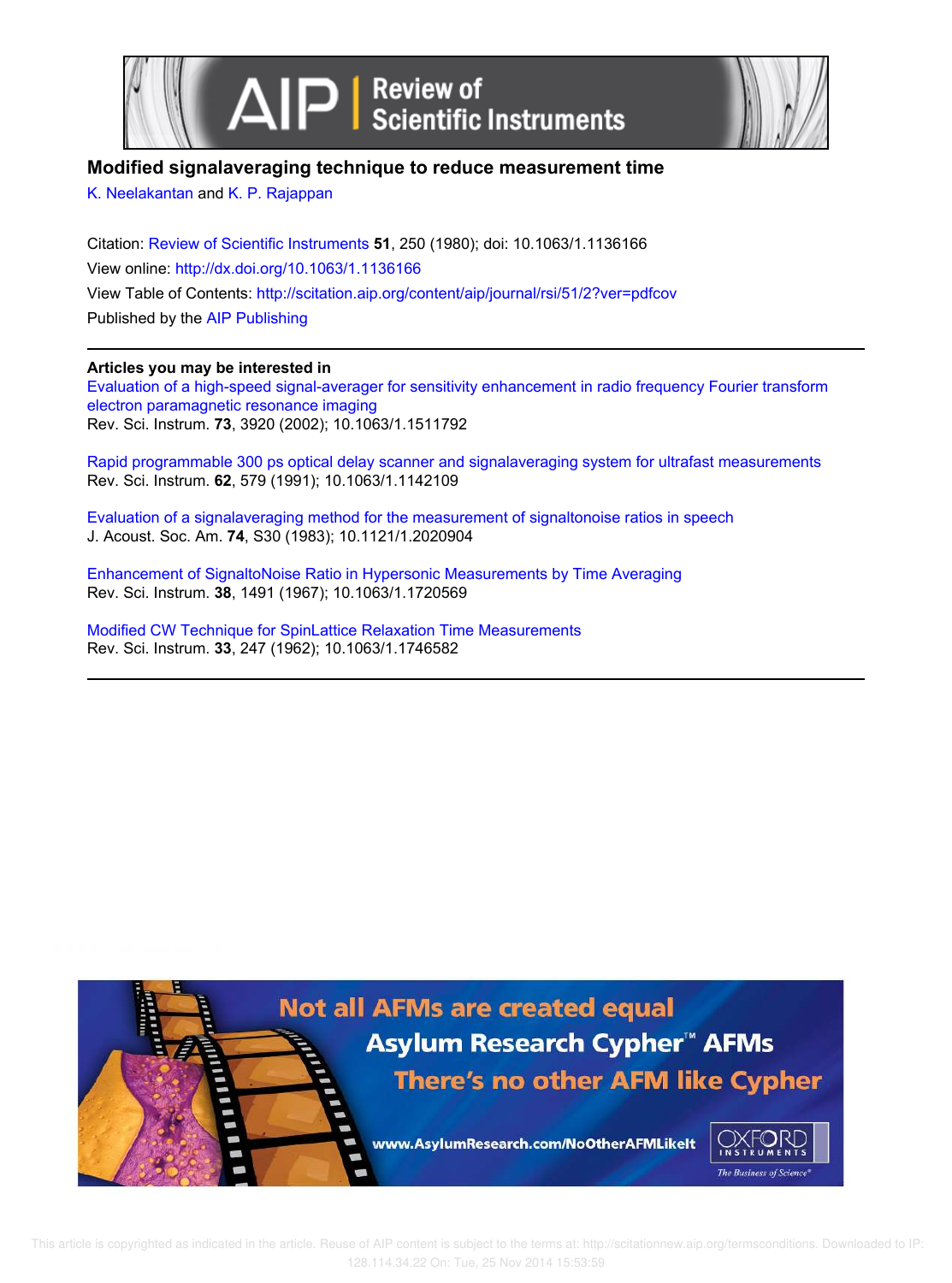BRIEF contributions in any field of instrumentation or technique within the scope of the journal should be submitted for this section. Contributions should in general not exceed 500 words.

# **Modified signal-averaging technique to reduce measurement time**

K. Neelakantan<sup>a)</sup>

*Reactor Research Center, Kalpakkam-603I02, India* 

#### K. P. Rajappan

*Department of Electrical Engineering, Indian Institute of Technology, Madras-600036, India*  (Received 5 March 1979; accepted for publication 6 July 1979)

A simple method of reducing the total measurement time in signal averaging is described. The method uses averaging over autocorrelation estimates rather than over the signal directly. The method may be useful in certain cases where the repetition rate is small.

Signal averaging has been widely used to recover signals entirely buried in noise. This technique can be used whenever the signal is repetitive (not necessarily periodic) and a reference trigger source is available. The noisy waveform is sampled at predetermined instants of time after each trigger pulse and these sample points obtained from successive occurrences of the signal are averaged. The noise, being uncorrelated to the trigger, averages out in an incoherent fashion while the signal builds up coherently.<sup>1</sup>

It is well known that the SNIR (signal-to-noise improvement ratio) of such an averaging procedure is  $\sqrt{n}$ , where  $n$  is the number of signals averaged. This is true in the case of white noise, though there are deviations from this behavior in the case of nonwhite noise.<sup>2</sup> In any case, this SNIR is obtained at the expense of time efficiency. Even when multipoint averaging techniques are used, the total measurement time  $T_{\text{tot}}$  is

$$
T_{\rm tot} = nT, \tag{1}
$$

where  $T$  is the mean time between triggers.

On the other hand, correlation techniques have also been used to obtain signal-to-noise enhancement. The autocorrelation of a signal usually contains most of the information required to reconstruct the original signal. Of course, a certain amount of information is lost, but in many cases this does not matter. In the case of a sinusoidal signal, the amplitude and frequency can be inferred from the autocorrelation function though the phase information is  $lost.^{1,3}$ 

In case of the autocorrelation of a noisy signal, for large delays the noise contribution dies down so that this provides an efficient method of improving the

signal-to-noise ratio. However, if the autocorrelation estimate is obtained from a finite number of samples of the noisy waveform, the SNIR obtained may not be sufficient.

Our aim here is to point out that signal averaging can be effectively used to further improve the signal-tonoise ratio of the autocorrelation estimate. *2N* samples of the noisy signal obtained after each trigger pulse could be used to find an autocorrelation estimate. The signal averaging principle could then be applied to these autocorrelation estimates. The variance of the averaged autocorrelation estimate would be  $1/M$  times the variance of a single estimate when the averaging is done over *M* triggers. This method is in a sense analogous to Bartlett's method of averaging periodograms. <sup>4</sup>

The technique can be implemented quite easily on signal averaging computers and is in fact an extension of the boxcar averager principle. With the availability of microprocessors, the modification of the digital boxcar averager circuits would be fairly simple, and in fact signal analysis systems with all the required capabilities are available (e.g., Hewlett-Packard model 372IA).

The noisy signal  $V(t)$  may be written as

$$
V(t) = S(t) + n(t), \qquad (2)
$$

where  $S(t)$  is the "clean" signal, while  $n(t)$  is the noise which will be assumed to be white, Gaussian [the Gaussian assumption can be released, making Eq. (5) approximate<sup>4</sup> ], ergodic, stationary, and having a zero mean. The autocorrelation estimate  $\hat{R}(m)$  is

$$
\hat{R}(m) = \frac{1}{N} \sum_{k=0}^{N-1} V(k) V(k+m), \qquad (3)
$$

250 Rev. Sci. Instrum. 51(2), Feb. 1980 0034-6748/80/020250-02\$00.60 © 1980 American Institute of Physics 250